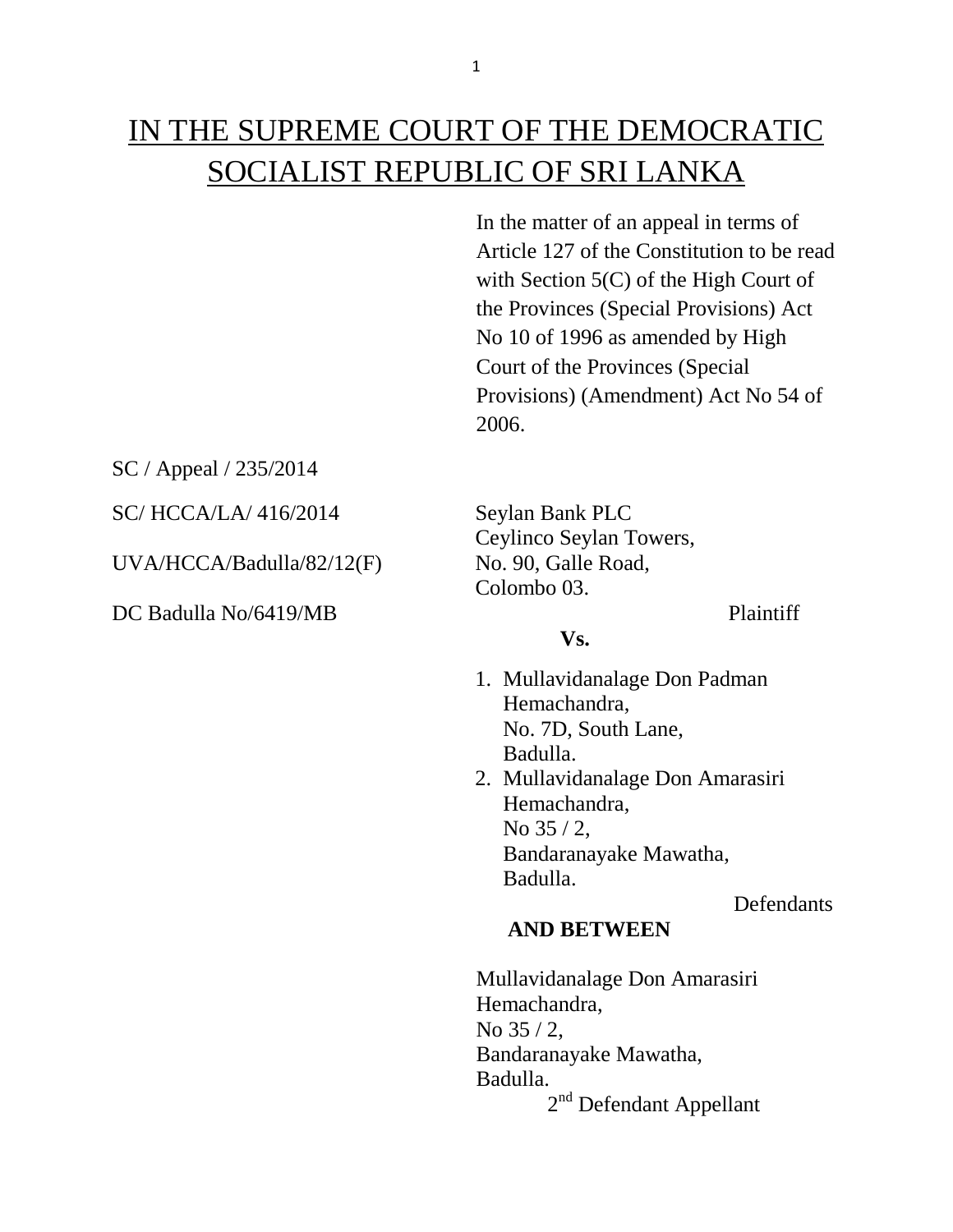**Vs.**

Seylan Bank PLC Ceylinco Seylan Towers, No. 90, Galle Road, Colombo 03.

Plaintiff Respondent

#### **AND NOW BETWEEN**

 Seylan Bank PLC Ceylinco Seylan Towers, No. 90, Galle Road, Colombo 03.

#### Plaintiff Respondent-Appellant

#### **Vs.**

Mullavidanalage Don Amarasiri Hemachandra, No 35 / 2, Bandaranayake Mawatha, Badulla.

2<sup>nd</sup> Defendant Appellant-Respondent

| <b>BEFORE</b>  | EVA WANASUNDERA, PC, J.                                                              |
|----------------|--------------------------------------------------------------------------------------|
|                | UPALY ABEYRATHNE, J.                                                                 |
|                | ANIL GOONARATNE, J.                                                                  |
| <b>COUNSEL</b> | Anura Ranawaka with Oshada<br>Mahaarachchi for the Plaintiff Respondent<br>Appellant |
|                | D.P.L.A. Kashyapa Perera for the 2 <sup>nd</sup><br>Defendant Appellant Respondent   |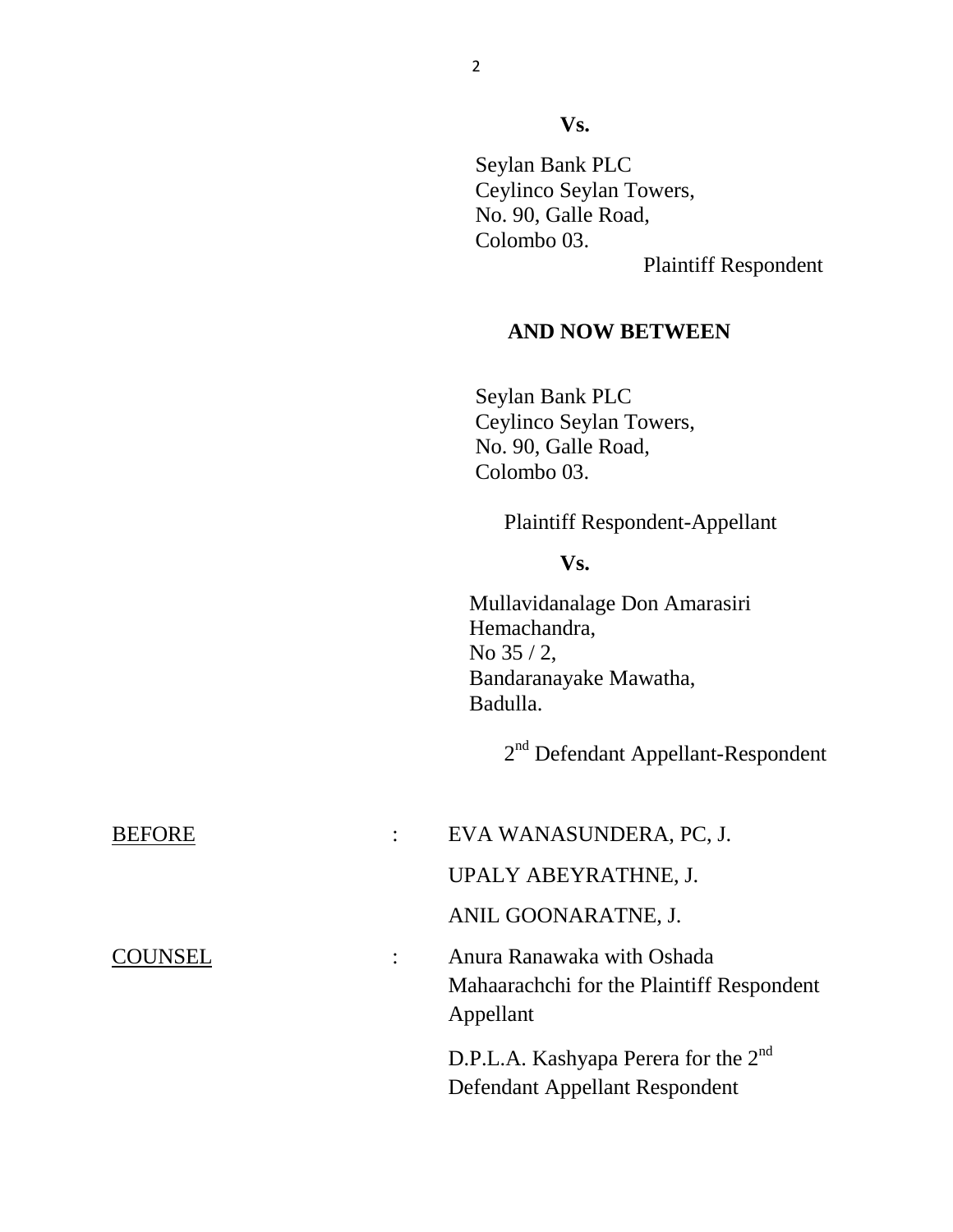WRITTEN SUBMISSION ON: 20.01.2015 (Plaintiff Respondent Appellant) 18.03.2015 ( $2<sup>nd</sup>$  Defendant Appellant -Respondent)

| <b>ARGUED ON</b>  | 03.12.2015 |
|-------------------|------------|
| <b>DECIDED ON</b> | 14.10.2016 |

#### UPALY ABEYRATHNE, J.

The Plaintiff Respondent Appellant (hereinafter referred to as the Appellant) instituted the said action bearing No  $6419/MB$  against the 1<sup>st</sup> and 2<sup>nd</sup> Defendants in the District Court of Badulla seeking inter alia to recover a sum of Rs. 3,141,832.34 and interest accrued thereon from 01.11.2008. The Appellant averred that the 1<sup>st</sup> Defendant obtained loan facilities and overdraft facilities from the Appellant Bank at several instances and the immovable property described in the schedule to the plaint which was owned by the  $2<sup>nd</sup>$  Defendant was mortgaged to the Appellant Bank by executing the mortgage bond bearing No 544 dated 19.10.1992 as security for the facilities already obtained and also in respect of the future financial facilities to be obtained by the  $1<sup>st</sup>$  Defendant. Accordingly the Appellant prayed for a judgment against the  $1<sup>st</sup>$  and  $2<sup>nd</sup>$  Defendant to recover the said sum of money and to sell the said mortgaged property at a public auction to recover the said sum of Rs. 3,141,832.34.

The  $2<sup>nd</sup>$  Defendant filed an answer praying for a dismissal of the Appellant's action. In his answer he took up the position that no cause of action has been disclosed by the plaint and in any event the cause of action disclosed in paragraphs 10 and 11 of the plaint is prescribed in law. He further averred that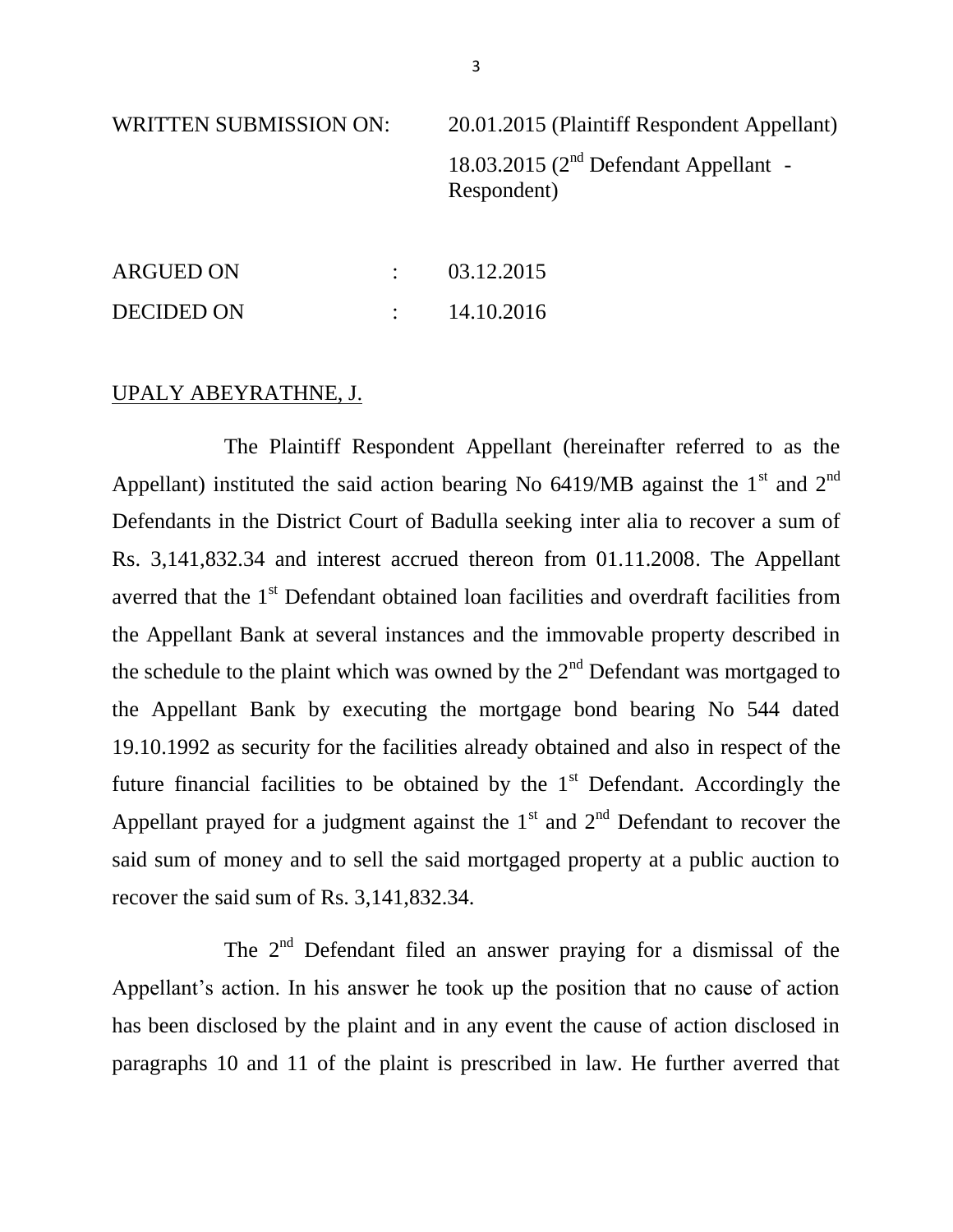since there was no formal demand of money made by the Appellant, he cannot have and maintain the action against the  $2<sup>nd</sup>$  Defendant.

The case proceeded to trial on 13 issues and the learned District Judge delivered a judgment in favour of the Appellant as prayed for in the plaint. Being aggrieved by the said judgment dated  $27.08.2012$  the  $2<sup>nd</sup>$  Defendant Appellant Respondent (hereinafter referred to as the  $2<sup>nd</sup>$  Respondent) preferred an appeal to the High Court of Civil Appeal of the Uva Province holden at Badulla.

The  $2<sup>nd</sup>$  Respondent, in his written submission to the High Court of Civil Appeal sought an interpretation of the document produced marked P 12 (the mortgage bond bearing No 544 dated 19.10.1992) since the learned District Judge had delivered the judgment for a sum of amount which exceed the amount agreed for by the parties to the mortgage bond marked P 12 dated 19.10.1992.

The Appellant, countering the said submission of the  $2<sup>nd</sup>$  Respondent, had submitted before the High Court of Civil Appeal that the said issue was never raised before the District Court.

When the parties were given an opportunity to file further written submissions by the High Court of Civil Appeal, in addition to the said complaint the 2<sup>nd</sup> Respondent had taken up another new position that the non appearance of the  $1<sup>st</sup>$  Defendant in the District Court deprived the  $2<sup>nd</sup>$  Respondent of the opportunity to obtain cogent evidence necessary for his defence.

The learned Judges of the High Court of Civil Appeal, by their judgment dated 17.07.2014 have set-aside the judgment of the learned District Judge dated 27.08.2012 and ordered a trial *Denovo* on the basis that the trial judge had failed to correctly interpret the document P 12 which states that the liability under the document should not exceed Rs. 300,000/-.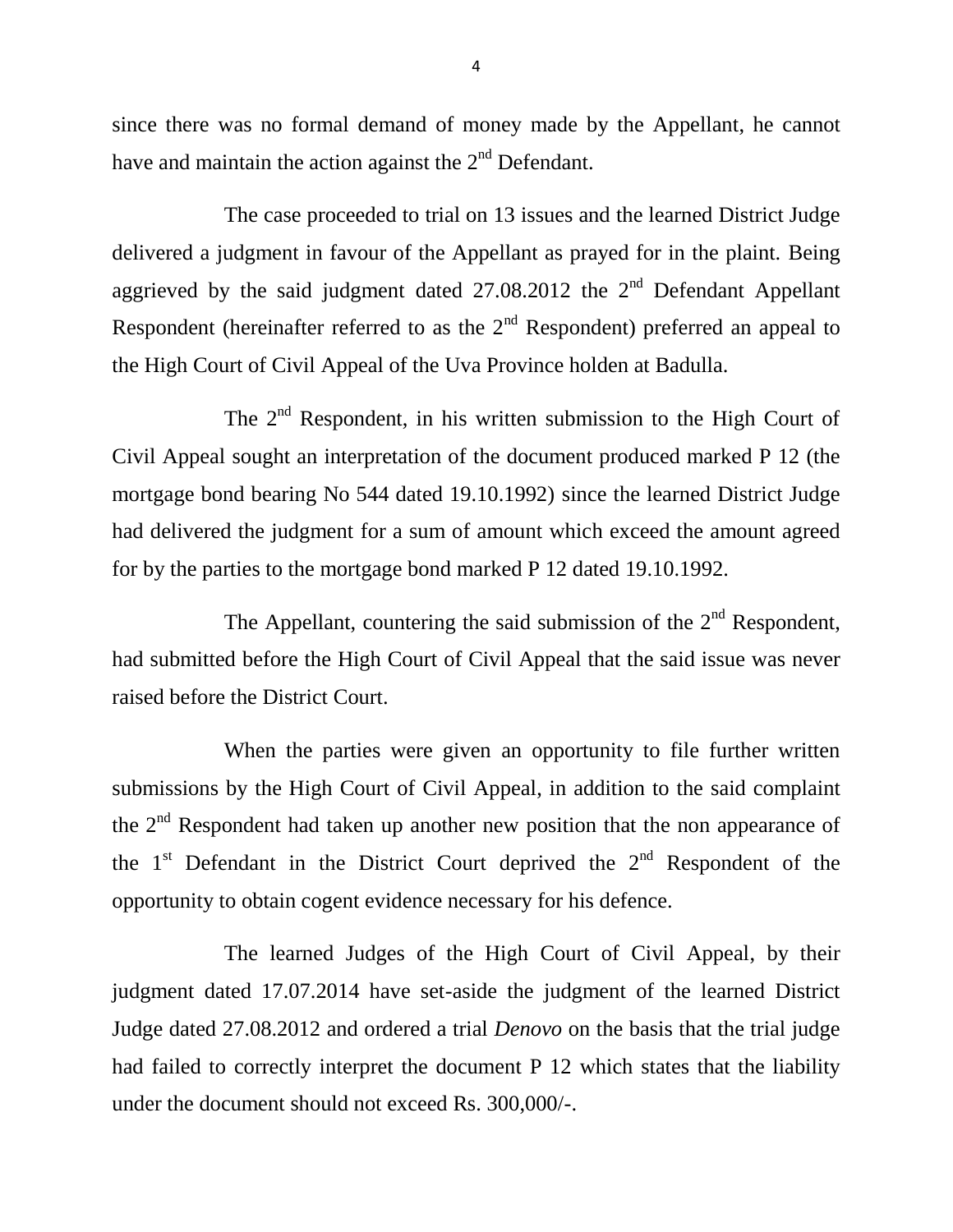The Appellant sought leave to appeal from the said judgment of the High Court of Civil Appeal dated 17.07.2014 and this court granted leave on the following question of law set out in paragraph  $20(i)$ , (ii), (iii), (iv), (v), (vi), (vii) and (viii) of the petition dated 26.08.2014.

- 20(i). Did the Civil Appellate High Court err in law by concluding that the learned District Judge had failed to correctly interpret the document marked P 12?
	- (ii). Did the Civil Appellate High Court err in law in coming to the conclusion that the sum of money to be recovered in the District Court action was dependant on the interpretation of the document marked P 12 and that it amounts to a pure question of law?
	- (iii). Did the Civil Appellate High Court err in law by failing to take in to account that the Respondent in the letter marked P 17 and in his evidence had admitted that he was liable to pay the monies claimed by the Petitioner?
	- (iv) Did the Civil Appellate High Court err in law by taking in to consideration the statement made in the Respondent's further written submissions that the non-appearance of the  $1<sup>st</sup>$ Defendant in the District Court deprived the Respondent to obtain crucial evidence when there is no material to show that the Respondent had taken any attempt to obtain such evidence?
	- (v) Did the learned Judges of the High court of Civil Appeal misdirect themselves in law by taking the view that ordering a trial *Denovo* against the Respondent would not make any extra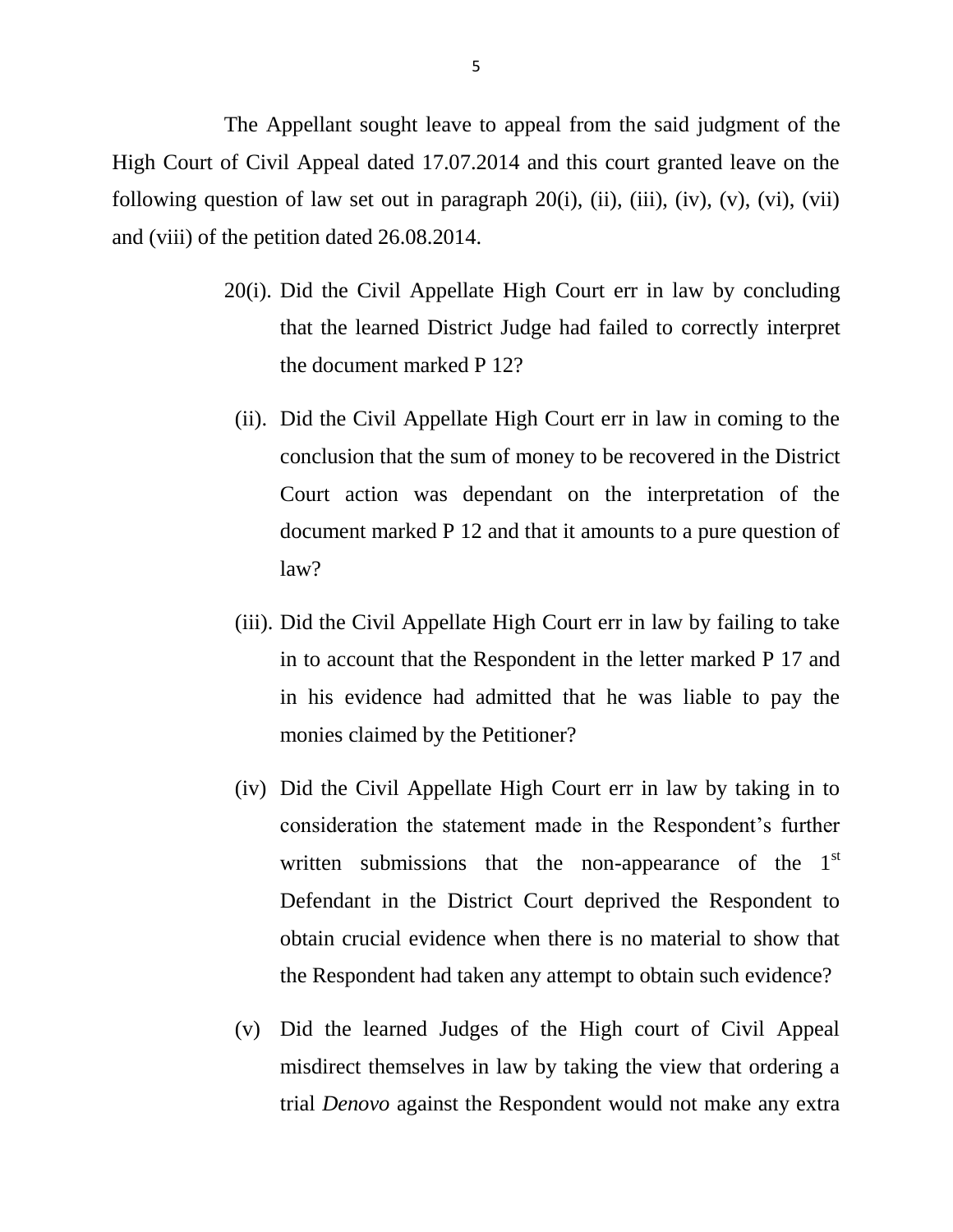burden on the Petitioner and such an order would be justified in view of the circumstances of the case and thus falling to appreciate that the evidence against the Respondent would be different to that of evidence against the  $1<sup>st</sup>$  Defendant?

- (vi) Did the Civil Appellate High Court err in law by failing to appreciate the principles of law applicable to allowing new arguments in appeal?
- (vii) Did the learned Judges of the Civil Appellate High Court misdirect themselves in law by taking irrelevant matters in to consideration for their decision?
- (viii) Are the conclusions of the Civil Appellate High Court based on incorrect and/or irrelevant matters?

The Appellant has contended that by the document marked P 17 the  $2<sup>nd</sup>$  Respondent had admitted that that he was liable to pay the monies claimed by the Appellant. P 17 was a letter sent by the  $2<sup>nd</sup>$  Respondent to the Manager, Seylan Bank, Badulla, dated 01.03.2005 requesting for a waiver of the interest and to settle only the loan amount by way of instalments. The total amount contained therein is a sum of Rs. 757,127.79. According to the prayer 'a' of the plaint the Appellant has sought a judgment against the Respondents to recover a sum of Rs 3,141,832.34. It is clear from the said prayer 'a' that by P 17 the  $2<sup>nd</sup>$  Respondent has not admitted the liability to pay the sums claimed by the Appellant.

On the other hand the Appellant has not instituted the present action against the  $2<sup>nd</sup>$  Respondent upon the document marked P 17. The Appellant's action is solely based on the Mortgage Bond Marked P 12. Hence the  $2<sup>nd</sup>$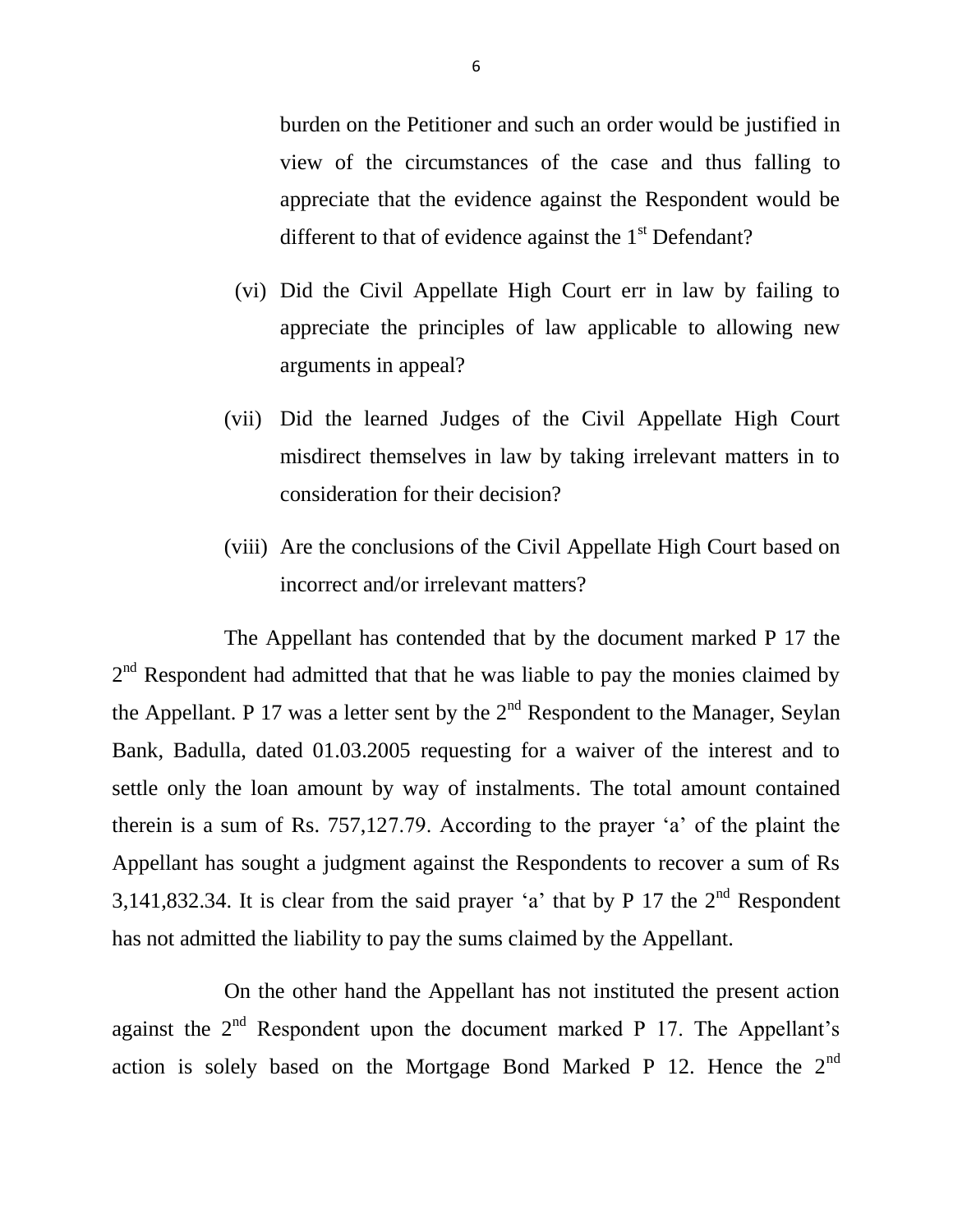Respondent's liability to pay the Appellant has arisen only from the mortgage bond marked P 12.

At the hearing of this appeal the Appellant contended that the mortgage bond marked P 12, although titled as a "mortgage bond", was not intended to be a mortgage, but to bind both the Respondents to a written contract to repay on demand the monies due to the Appellant Bank, as well as a mortgage of the property to secure the said payment. Further the said mortgage bond was also to constitute a continuing obligation and liability to pay on demand for payment.

The Appellant heavily relied on clause 11 of the Mortgage Bond bearing No 544 dated 19.10.1992 which was produced at the trial marked P 12. Clause 11 of the said mortgage bond reads thus;

> " that these presents shall be a continuing security to the bank for all and every the sums and sum of money which now are or is or which shall or may at any time and from time to time and all times hereafter be or become due owing and payable by the obligors to the bank under by virtue or in respect of secured by these presents notwithstanding that the amount of such sums or sum of money from time to time vary or be reduced or fluctuate or be repaid in full and that fresh liabilities shall be incurred after the Obligors ceased to be indebted to the Bank it being intended that the total amount of the monies hereby secured shall not exceed the sum of **RUPEES THREE HUNDRED THOUSAND (Rs. 300.000/-)** of lawful money of Sri Lanka the security hereby created being intended to cover the final balance of account between the Obligors of the **ONE PART** and the Bank of the **OTHER PART** in respect of all transactions and dealings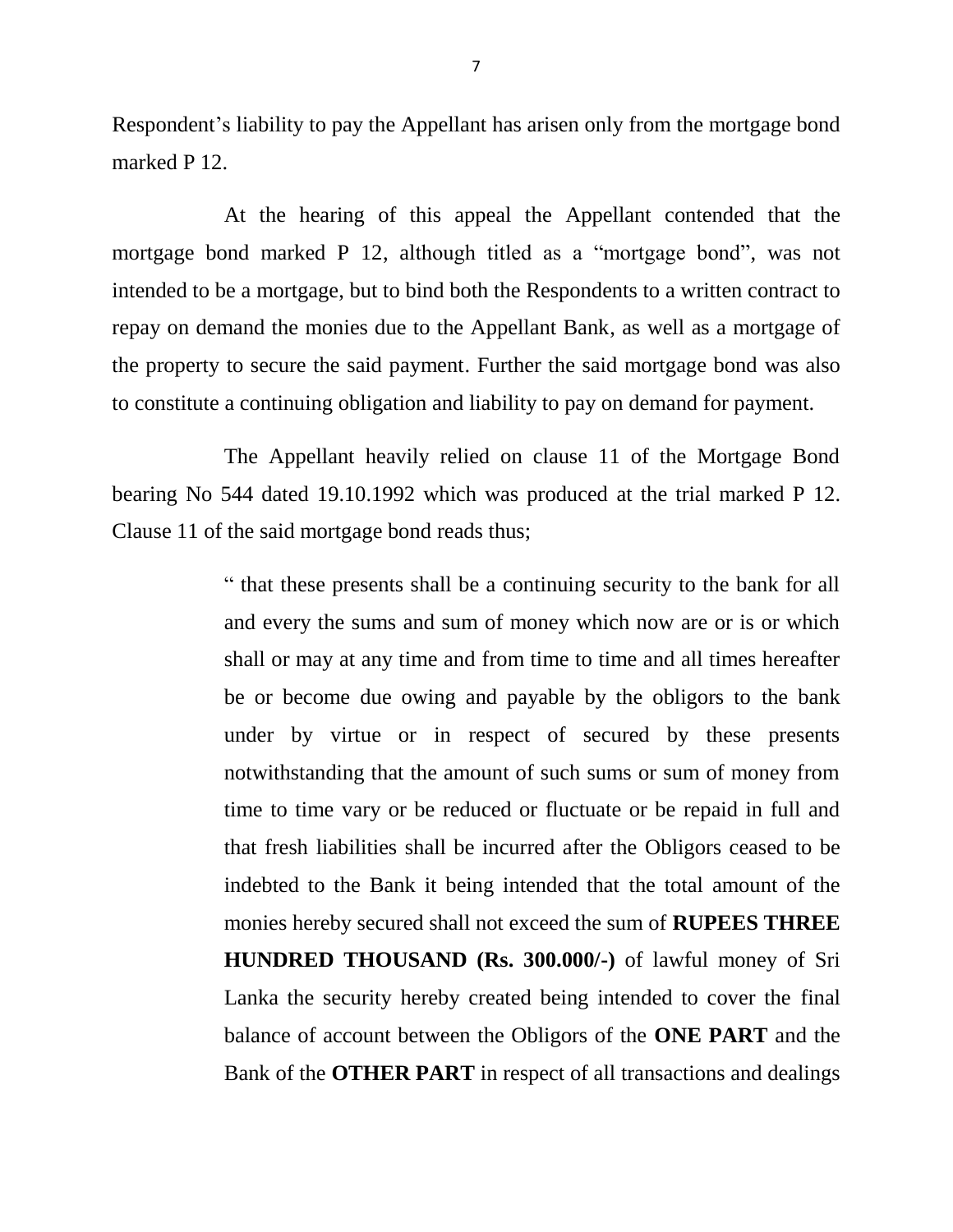such final balance not to exceed in the whole the sum of **RUPEES THREE HUNDRED THOUSAND (Rs. 300,000/-)** of lawful money of Sri Lanka plus interest thereon."

On the said clause the Appellant's contention was that by P 12 both Respondents had agreed and undertaken to pay on demand to the Appellant the monies due on the loans given to the  $1<sup>st</sup>$  Respondent and the mortgage of property by P 12 had been made to secure the monies due on the said loans given to the 1<sup>st</sup> Respondent.

It is clear and no doubt that according to the said Clause the repayment would only arise when demanded by the Appellant. Even the  $2<sup>nd</sup>$ Respondent had not challenged the said provisions contained in the said Clause. Even in paragraph 10 of his answer the  $2<sup>nd</sup>$  Respondent has averred that prior to the institution of the action against him the Appellant had failed to send a formal demand and therefore the Appellant cannot have and maintain the present action against him.

It is clearly apparent from the above questions of law that the words "on demand" contained in clause 11 of P 12 do not arise for consideration in this appeal since the plea of prescription has not been raised before this court.

The  $2<sup>nd</sup>$  Respondent's contention before the High Court of Civil Appeal was that under any circumstances the liability under the said mortgage bond should not exceed a sum of Rs. 300,000/-. In this regard the  $2<sup>nd</sup>$  Respondent too heavily relied upon the Clause 11 of the Mortgage Bond. As submitted by the learned Counsel for the 2<sup>nd</sup> Respondent the relevant provisions contained in Clause 11 of the said Mortgage Bond read thus;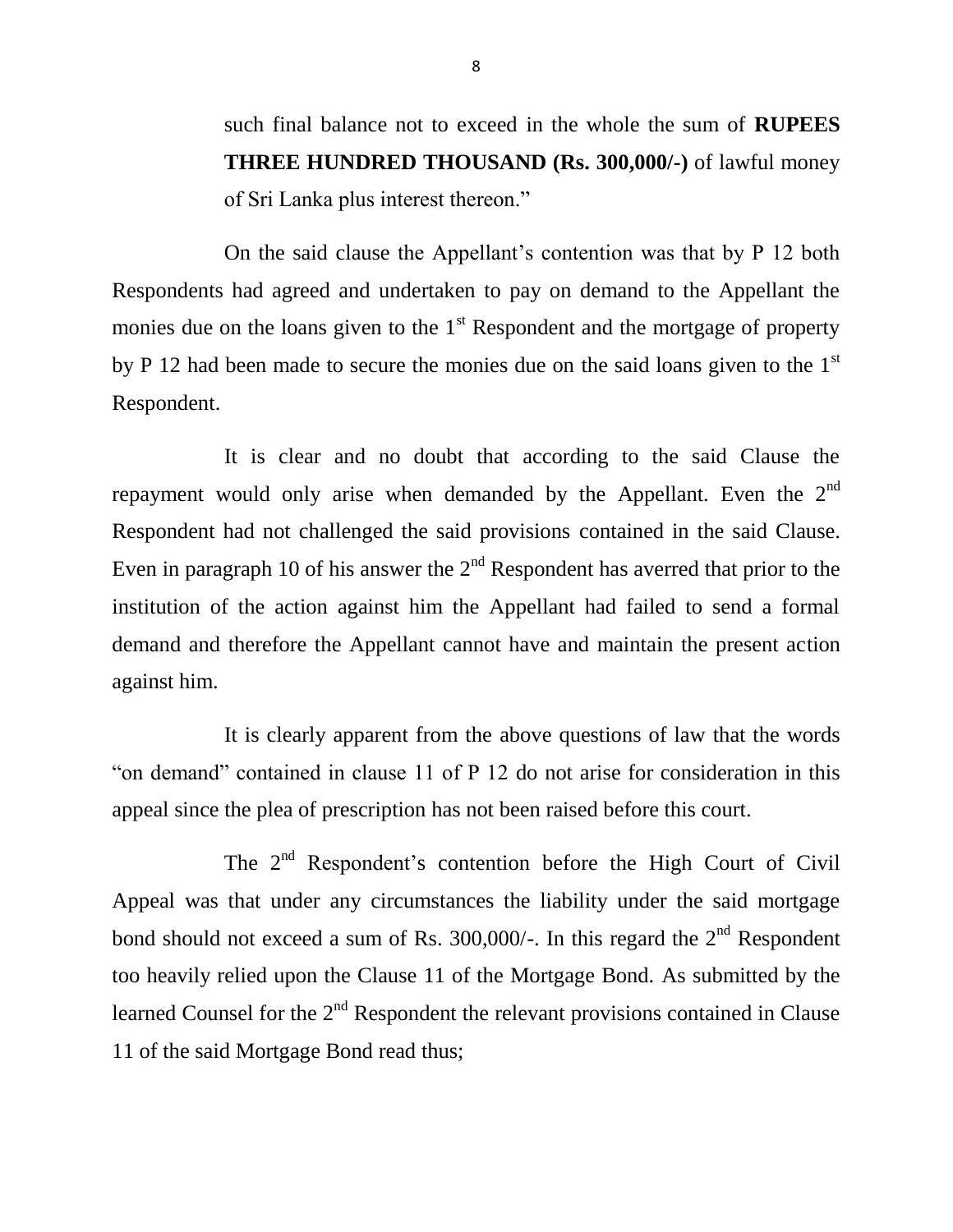"that the total amount of the monies hereby secured shall not exceed the sum of **RUPEES THREE HUNDRED THOUSAND (Rs. 300.000/-)** of lawful money of Sri Lanka **the security hereby created being intended to cover the final balance of account** between the Obligors of the ONE PART and the Bank of the OTHER PART in respect of all transactions and dealings **such final balance not to exceed** in the whole the sum of **RUPEES THREE HUNDRED THOUSAND (Rs. 300,000/-)** of lawful money of Sri Lanka plus interest thereon." **(**Emphasis added)

Needless to say that said Clause 11 in clear and unambiguous terms express that the liability under the mortgage bond should not exceed Rs 300,00/-. It specifically stipulates that "in respect of all transactions and dealings the final balance should not exceed in the whole the sum of Rs.  $300,000/2$ ."

At the hearing our attention was drawn to Clause (a) at page 2 of the Mortgage Bond marked P 12 by the Appellant, which reads thus;

> "All and every the sums and sum of money which now are or is or which shall or may at any time from time to time and at all times hereafter be or become due owing and payable to the Bank by the principle debtor upon or in respect of loans advances or payments which may at any time and from time to time and at all times hereafter be made by the Bank to or for the use or in respect of any account or accounts transaction or transactions whatsoever between the principle debtor and the Bank."

On the said provisions the Appellant contended that, irrespective of the provisions contained in Clause 11 of P 12 the  $2<sup>nd</sup>$  Respondent is liable to pay on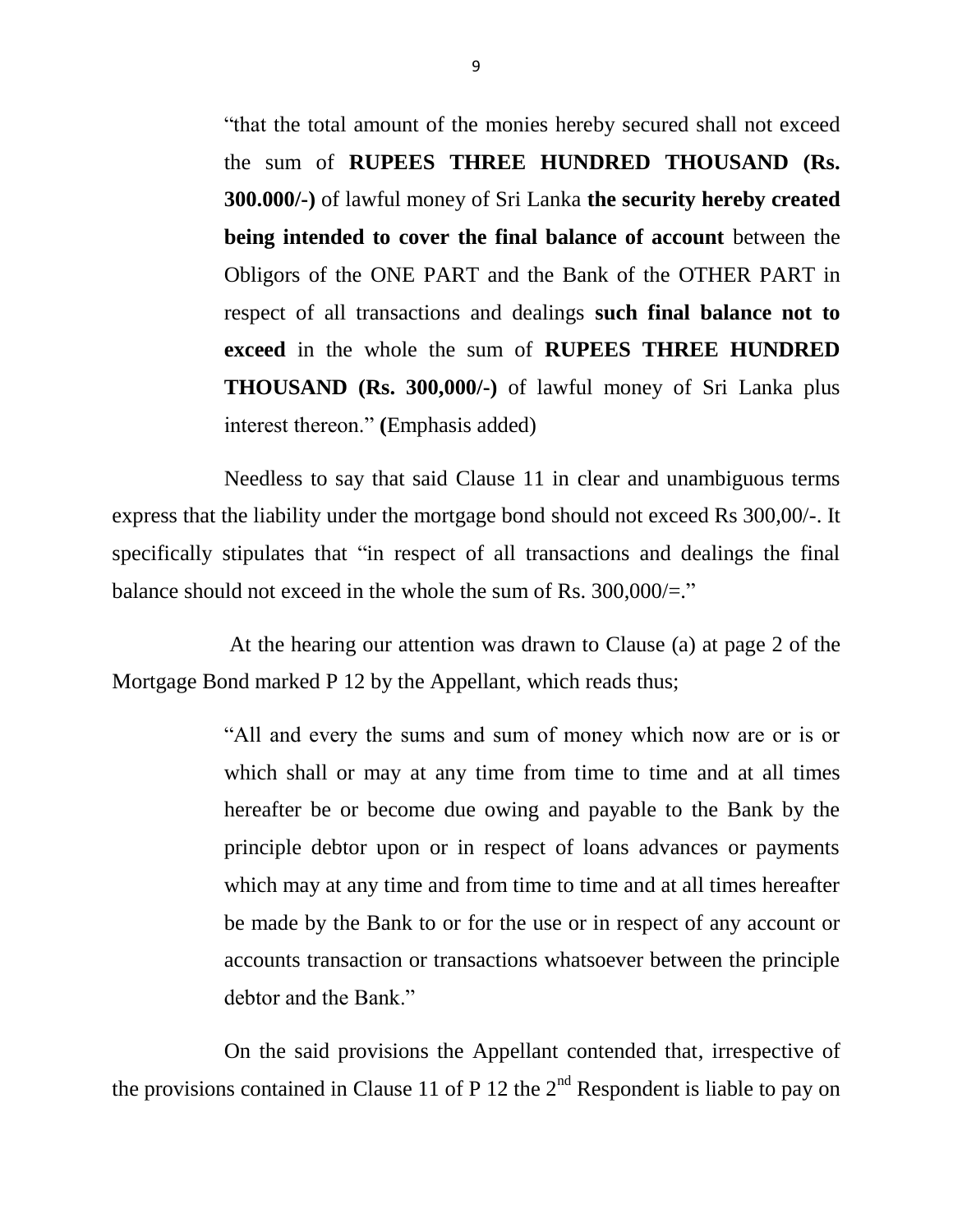demand all monies obtained on loan facilities and on overdraft facilities by the principal debtor which became due to the Appellant Bank. I am not inclined to agree with the contention of the Appellant. Provisions contained in said Clause (a) has no bearing on the limitations set out in Clause 11 of the Mortgage Bond which has been embodied therein to protect the rights of the  $2<sup>nd</sup>$  Respondent. As I have aforementioned, wordings in Clause 11 of the Mortgage Bond is clear and unambiguous and hence a narrow interpretation cannot be attached to such Clause creating room for said Clause (a) to supersede the limitations set out in Clause 11 of the Mortgage Bond. It is a cardinal principle of interpretation that the words must be understood in their natural, ordinary or popular sense and construed according to their grammatical meaning unless there is something in the object to suggest to the contrary. The words themselves best declare the intention of the makers. Hence the Courts have adhered to the principle that efforts should be made to give meaning to each and every word used by them and not to ignore them.

Therefore I hold that in the Mortgage Bond marked P 12, the  $2<sup>nd</sup>$ Respondent's liability is limited to a sum of Rs. 300,000/= plus interest and the Appellant's claim against the  $2<sup>nd</sup>$  Respondent should not exceed in the whole a sum of Rs.  $300,000/=$  plus interest thereon.

The Appellant further contended that the Respondent had taken up new arguments for the first time in appeal before the High Court of Civil Appeal. Learned Counsel for the Appellant submitted that initially in the written submission filed before the hearing of appeal, the  $2<sup>nd</sup>$  Respondent took up the position that in the Mortgage Bond, the  $2<sup>nd</sup>$  Respondent's liability was limited to a sum of Rs. 300,000/= plus interest and therefore the  $2<sup>nd</sup>$  Respondent could not be held liable for a sum of Rs.  $400,000/=$  as set out in P 6 and subsequently at the stage of filing further written submission after the hearing of oral submission the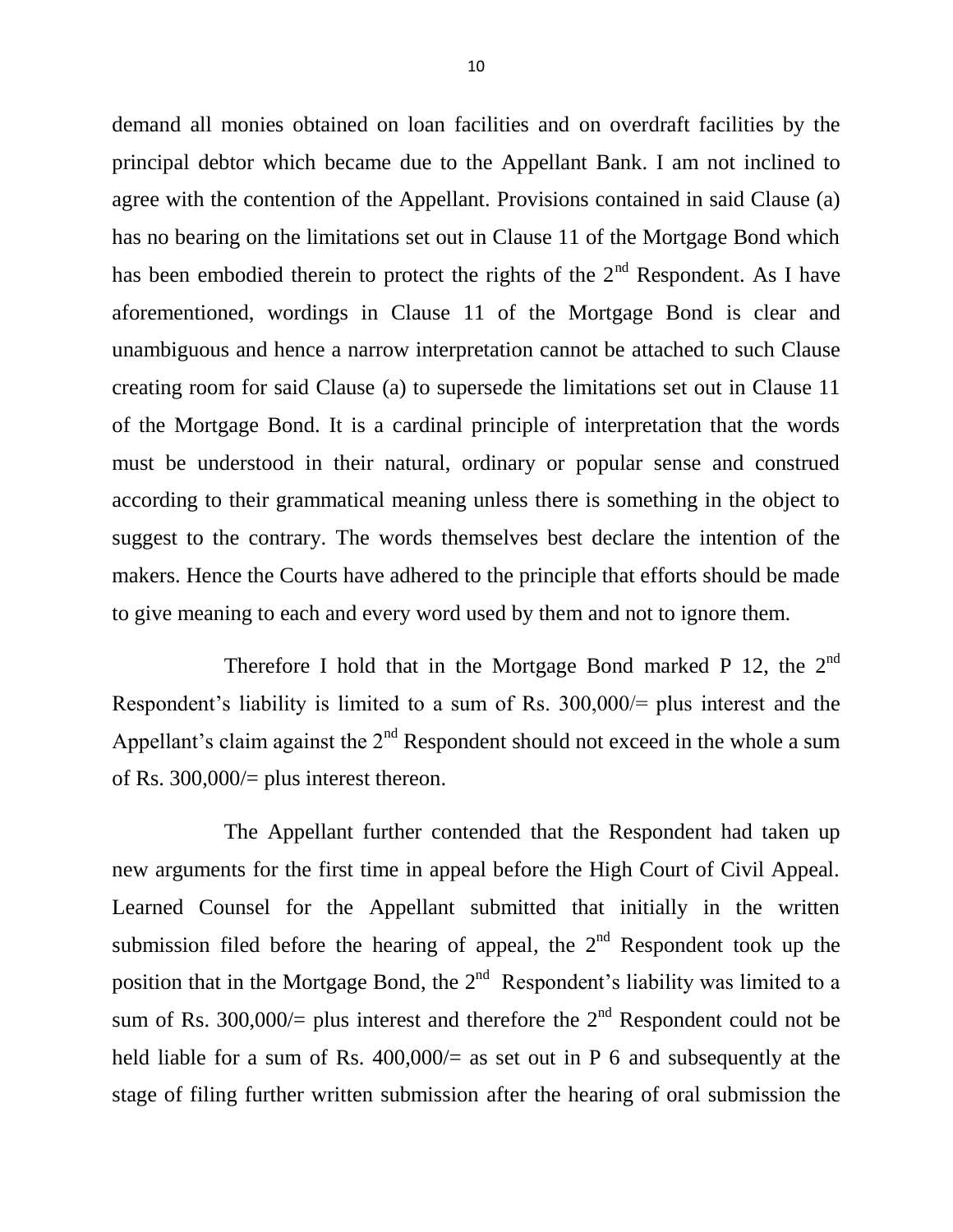$2<sup>nd</sup>$  Respondent took up another position that the non appearance of the  $1<sup>st</sup>$ Respondent in the District Court deprived him of the opportunity to obtain cogent evidence necessary for his defence.

The raising of new issues for the first time in appeal has been considered in a long line of cases. In this regard the requirement to be adhered by a party who wish to bring such new issues for the consideration of the appellate court is that the matter in question should be one which deals with a pure question of law. I must place on record that the practice of our courts to insist in the exercise of raising new issues of law for the first time in appeal for the exercise of appellate powers has taken deep root in our law and has got hardened in to a rule which should not be disturbed unless the matter in question is tainted with facts of the case.

Dias, J. in *Talagala Vs. Gangodawila Co-operative Stores Society 48 NLR 472* held that "Where a question which is raised for the first time in appeal is a pure question of law and is not a mixed question of law and fact, it can be dealt with. The construction of an Ordinance is a pure question of law".

In the case of *Setha vs. Weerakoon 49 NLR 225 Howard C.J.* stated that "A new point which was not raised in the issues or in the course of the trial cannot be raised for the first time in appeal, unless such point might have been raised at the trial under one of the issues framed, and the Court of Appeal has before it, all the requisite material for deciding the point, or the question is one of law and nothing more."

In the case of *Candappa vs. Ponambalampillai (1993) 1 SLR 184* Supreme Court held that "A party cannot be permitted to present in appeal a case different from that presented in the trial court where matters of fact are involved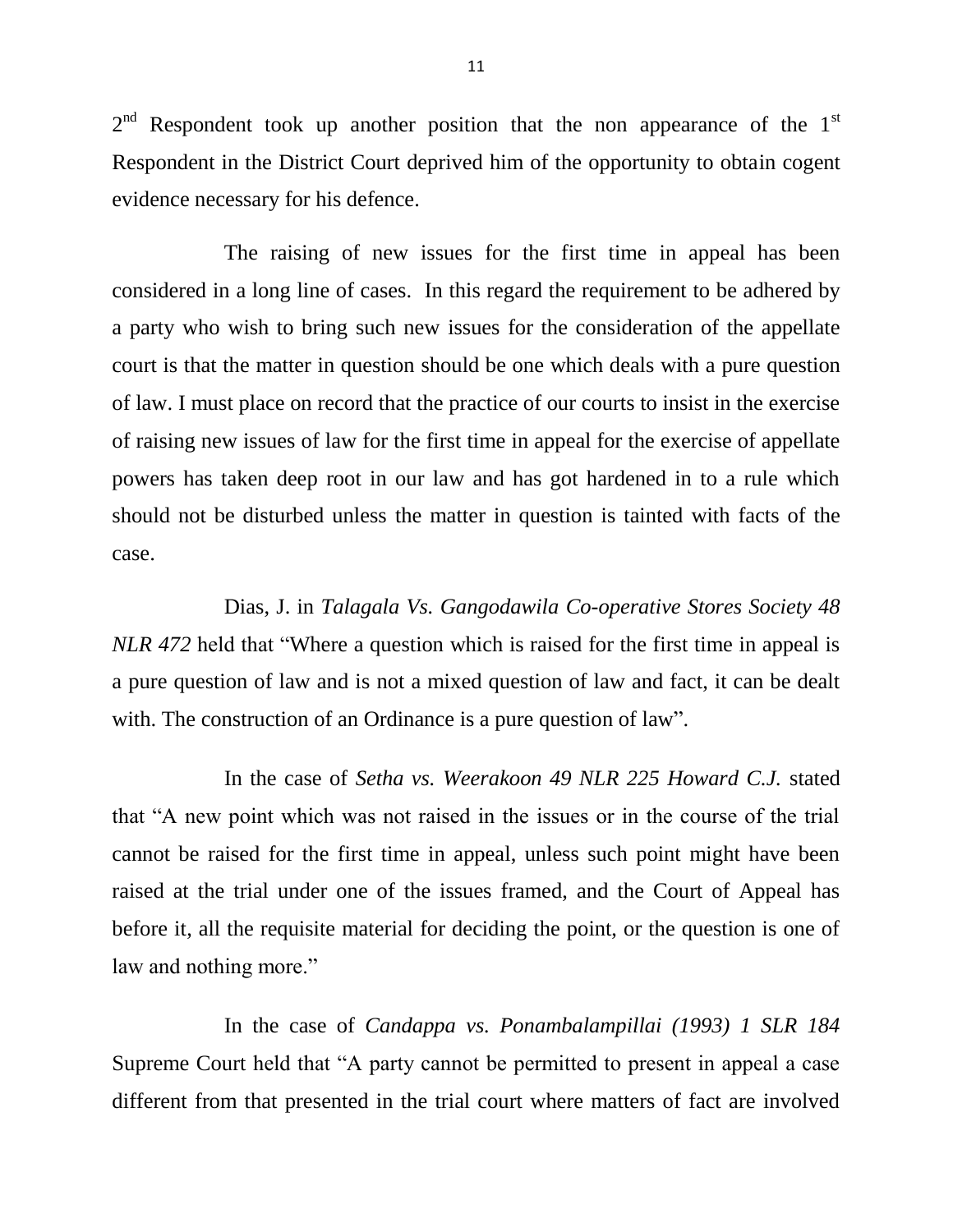which were not in issue at the trial such case not being one which raises a pure question of law."

In the case of *Alwis vs. Piyasena Fernando (1993) 1 SLR 119 G. P. S. de Silva, C.J.* held that "It is well established that findings of primary facts by a trial Judge who hears and sees witnesses are not to be lightly disturbed on appeal."

In the circumstances I am of the view that the  $2<sup>nd</sup>$  Respondent's new issue with regard to the interpretation of Clause 11 of the Mortgage Bond marked P 12 is a pure question of law and the learned High Court Judges have correctly gone in to the matter and have reached to a correct conclusion. But on the other hand having reached a correct conclusion and thereafter proceeding to make an order for a trial *Denovo* against the 2<sup>nd</sup> Respondent cannot be justified in law. Unfortunately before arriving at such conclusion the learned High Court Judges have failed to adhere to the requirements to be considered by a court of law whether the facts and circumstances that were revealed at the trial on evidence warrant the case to be remitted back to the trial court for a trial *Denovo*.

The relevant provisions in section 773 of the Civil Procedure Code empower the Court of Appeal, **where think fit, or, if need be,** to order a new trial or a further hearing upon such terms as the Court of Appeal shall think fit. (Emphasis added)

*In Lada vs. Marshall [1954] 3 All ER 745 at 748*, Denning, L.J. said, "In order to justify the reception of fresh evidence or a new trial, three conditions must be fulfilled: first, it must be shown that the evidence could not have been obtained with reasonable diligence for use at the trial: second, the evidence must be such that, if given, it would probably have an important influence on the result of the case, although it need not be decisive: third, the evidence must be such as is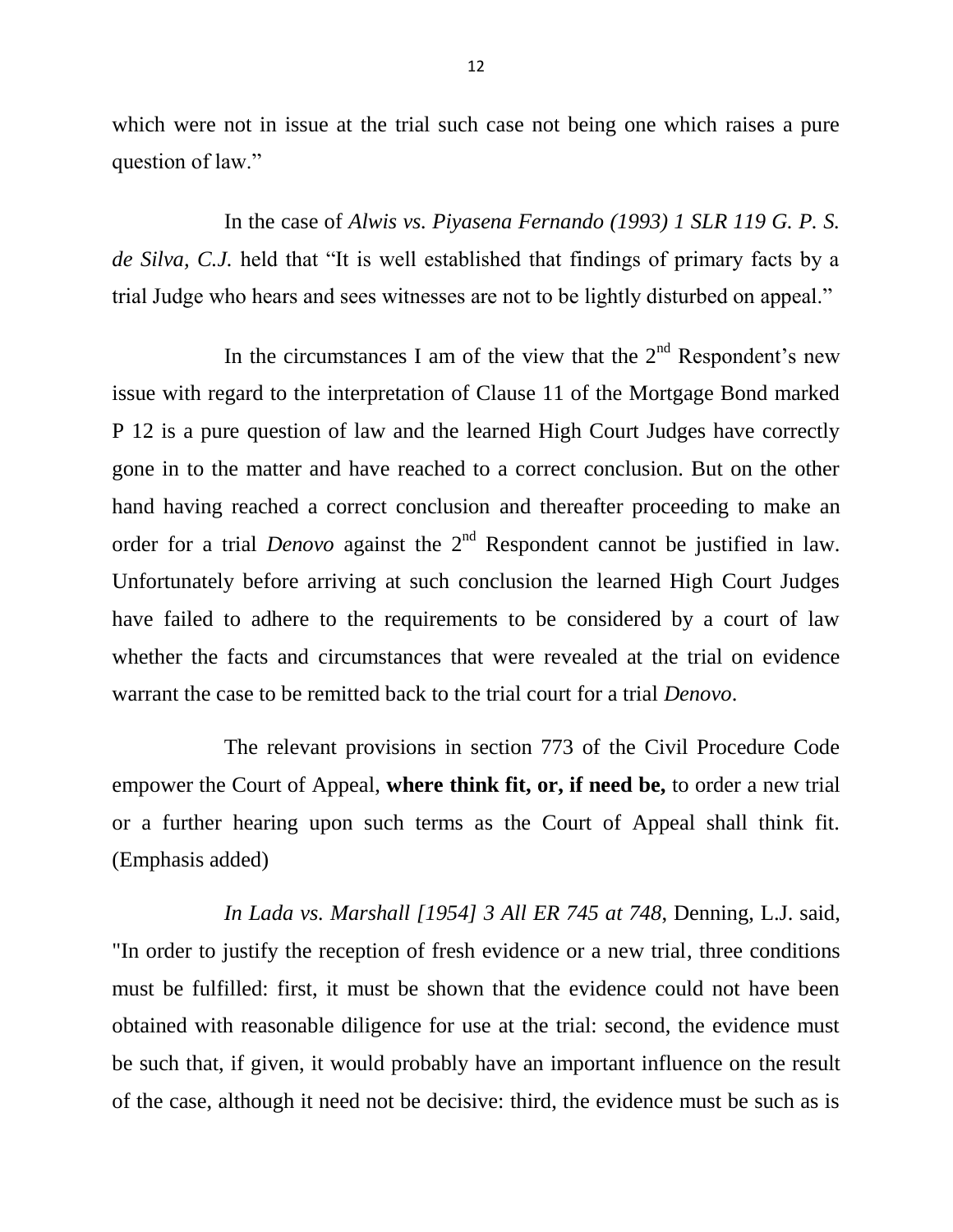presumably to be believed, or in other words, it must be apparently credible, although it need not be incontrovertible".

These conditions were taken into account and applied in *Ratwatte vs. Bandara 70 NLR 231 (SC)* where the question of the admission of fresh evidence at the hearing of the appeal was referred to; It was held that "Reception of fresh evidence in a case at the stage of appeal may be justified if three conditions are fulfilled, viz., (1) it must be shown that the evidence could not have been obtained with reasonable diligence for use at the trial, (2) the evidence must be such that, if given, it would probably have an important influence on the result of the case, although it need not be decisive, (3) the evidence must be such as is presumably to be believed or, in other words, it must be apparently credible, although it need not be incontrovertible."

It clearly seems that the  $2<sup>nd</sup>$  Respondent has not shown any material so required to consider whether the case against him should be remitted back to the trial court for a trial *Denovo*. In the circumstances the 2<sup>nd</sup> Respondent's second new issue that the non appearance of the  $1<sup>st</sup>$  Respondent in the District Court deprived him of the opportunity to obtain cogent evidence necessary for his defence should be unsuccessful. Hence I am of the view that the order of the learned High Judges of the High Court of Civil Appeal to send the case against the 2<sup>nd</sup> Respondent back to trial court for a trial *Denovo* is untenable. Hence I set aside the said portion of the judgment of the High Court of Civil Appeal dated 17.07.2014.

Accordingly I vary the judgment of the learned District Judge dated 27.08.2012 and hold that the  $2<sup>nd</sup>$  Respondent's liability is limited to a sum of Rs. 300,000 $/$ = plus interest and the Appellant is entitled to a judgment against the  $2<sup>nd</sup>$